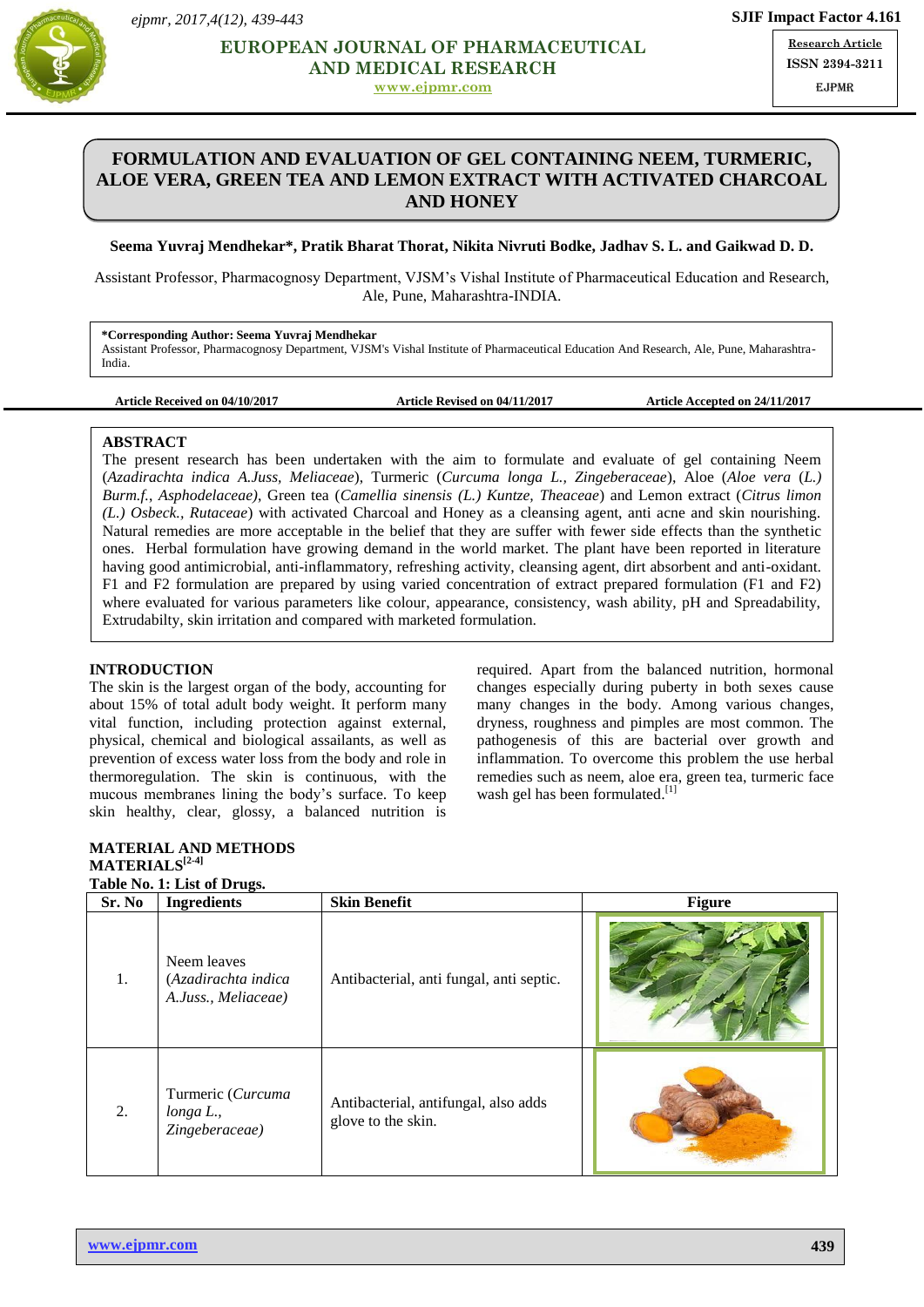| 3.               | Aloe vera<br>$(Aloe \, vera(L.) \, Burn.f. \, ,$<br>Asphodelaceae) | Moisturisuing agent, delivers<br>somthing property to the skin.                                                                                                                                                                                          |  |
|------------------|--------------------------------------------------------------------|----------------------------------------------------------------------------------------------------------------------------------------------------------------------------------------------------------------------------------------------------------|--|
| $\overline{4}$ . | Green tea (Camellia<br>sinensis(L.)Kuntze.,<br>Theaceae)           | Many scientists believe that free<br>radicals contribute to the aging process<br>as well as the development of a<br>number of health problems.<br>Polyphenols present in green tea helps<br>in anti ageing. Makes your skin looks<br>younger and better. |  |
| 5.               | Lemon juice (Citrus<br>$limon(L.)$ Osbeck.,<br>Rutaceae)           | To lighten skin and reduce blemish<br>marks on the skin. It is also quite<br>effective for treating pimples.                                                                                                                                             |  |
| 6.               | Honey                                                              | Light humectants and nutrients used as<br>thicking agent to give body to facial<br>masks, creams and lotions.                                                                                                                                            |  |
| 7.               | Rose water                                                         | Used to mask the odour of extract, also<br>quite effective against acne                                                                                                                                                                                  |  |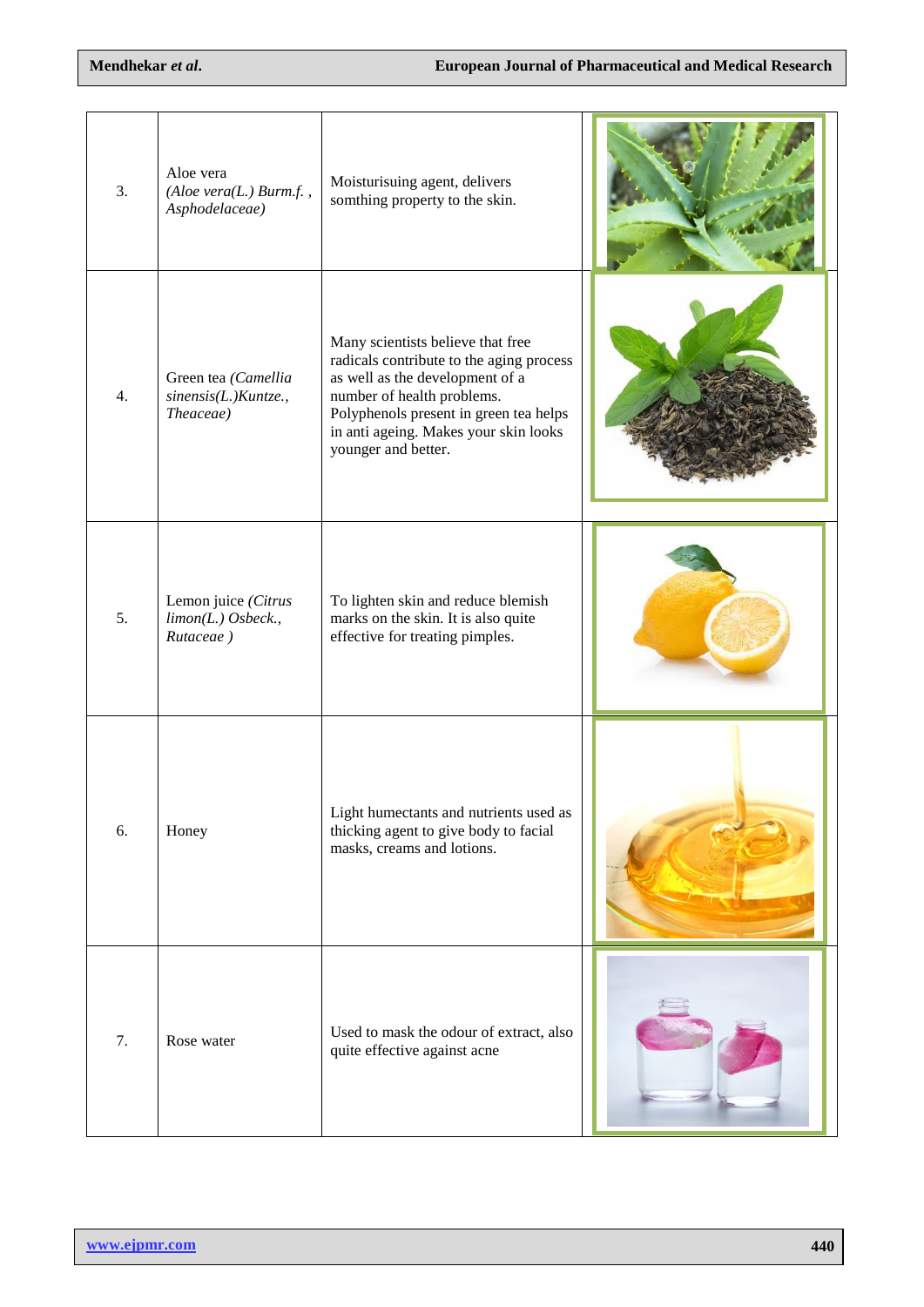| 8 | <b>Activated Charcoal</b> | Activated charcoal draws bacteria,<br>poisons, chemicals, dirt and other<br>micro-particles to the surface of skin,<br>helping you to achieve a flawless<br>complexion and fight acne. |  |
|---|---------------------------|----------------------------------------------------------------------------------------------------------------------------------------------------------------------------------------|--|
|   |                           |                                                                                                                                                                                        |  |

**Table No. 2: List of Chemicals.**

| Sr. No | <b>Chemicals</b>       | <b>Name And</b><br><b>Address</b>  | <b>Uses</b>     |
|--------|------------------------|------------------------------------|-----------------|
| 1.     | Carbapol 940           | Merk Ltd.                          | Gelling agent   |
| 2.     | Methyl paraben         | Fischer scientific India Pvt. Ltd. | Preservative    |
| 3.     | Propyl paraben         | Fischer scientific India Pvt. Ltd. | Preservative    |
| 4.     | Propylene glycol 400   | SD fine chemicals Ltd.             | Solubility      |
| 5.     | Triethanolamine        | SD fine chemicals Ltd.             | Neutraliser     |
| 6.     | Sodium lauryl sulphate | SD fine chemicals Ltd              | Surfactant      |
| 7.     | Charcoal               | SD fine chemicals Ltd              | Absorbing agent |

## **1. Collection**

Leaves of neem, aloe era were collected from a medicinal garden of VIPER Ale, PUNE in the month of September 2017. Honey, lemon juice, turmeric, rose water were collected from local market of Pune. Chemical were collected from store room of college.

## **2. Preparation of Extract**

Leaves of neem, aloe vera, rhizomes of turmeric kept in hot air oven for draying purpose at  $45^{\circ}$  C and grinded into small pieces. By using grinder charcoal, green tea were crushed to make powder. Desired quantities of herbal drug were weighed and each herb macerated with water in conical flask. Add rose water and dried herbs were allow to mix with water by moderate shaking of conical flask for 3 days. After 3 days content were filtered out by using simple filtration method and filtrates were collected in separately vessel.<sup>[5]</sup>

| Sr. No. | Name of ingredient       | Quantity       |
|---------|--------------------------|----------------|
|         | Extract of neem          | $\mathbf{g}$   |
| 2.      | Extract of aloe vera     | 2 g            |
| 3.      | Extract of curcuma longa | 2g             |
| 4.      | Extract of Green tea     | 2g             |
| 5.      | Charcoal                 | 2g             |
| б.      | Lemon juice              | 1 ml           |
|         | Honey                    | $2 \text{ ml}$ |

**Table No. 3: Composition of Extract.**

## **3. Filtration**

Filtration of extract was done by using simple filter paper and funnel for two times.

## **4. Evaporation**

Evaporation was done by using electronic water bath. Filtrates were allowed to evaporate in evaporating pan at  $60^{\circ}$  C temperature until the desired concentration of the extract was obtained.

**5. Method of Preaparation Of Gel Containing Extract** 1 g of carbapol 940 was dispersed in 50 ml of distilled water kept the beaker a side to swell the carbapol 940 to form gel. Take 5ml of distilled water and required quantity of methyl paraben and propyl paraben were dissolved by heating on water bath solution was cooled and propylene glycol 400 and sodium lauryl sulphate added. Further required quantity of extract was mixed to the above mixture and add this solution into the carbapol 940 gel with continuous stirring and add triethanolamine was added dropwise to the formulation for adjustment of required skin pH and to obtain the gel at required consistency.

#### **6. Formulation**

As per method described above the formula were tabulated in table 4.Gel were prepared by addition of 1g and 2g of extract to prepared 1% and 2% formulation respectively.[4-5]

| Sr. No. | <b>Ingredient Name</b> | F1               | F2               |
|---------|------------------------|------------------|------------------|
|         | Extract                | 1g               | 2g               |
| 2.      | Carbapol 940           | lg               | 1g               |
| 3.      | Methyl paraben         | 0.2 <sub>g</sub> | 0.2 <sub>g</sub> |
| 4.      | Propyl paraben         | 0.1 <sub>g</sub> | 0.1 <sub>g</sub> |
| 5.      | Triethanolamine        | 1.2ml            | 1.2ml            |
| 6.      | Propylene glycol 400   | 5ml              | 5ml              |
| 7       | Sodium lauryl sulphate | 5g               | 5g               |

**Table No.4: Composition of Developed Formulation.**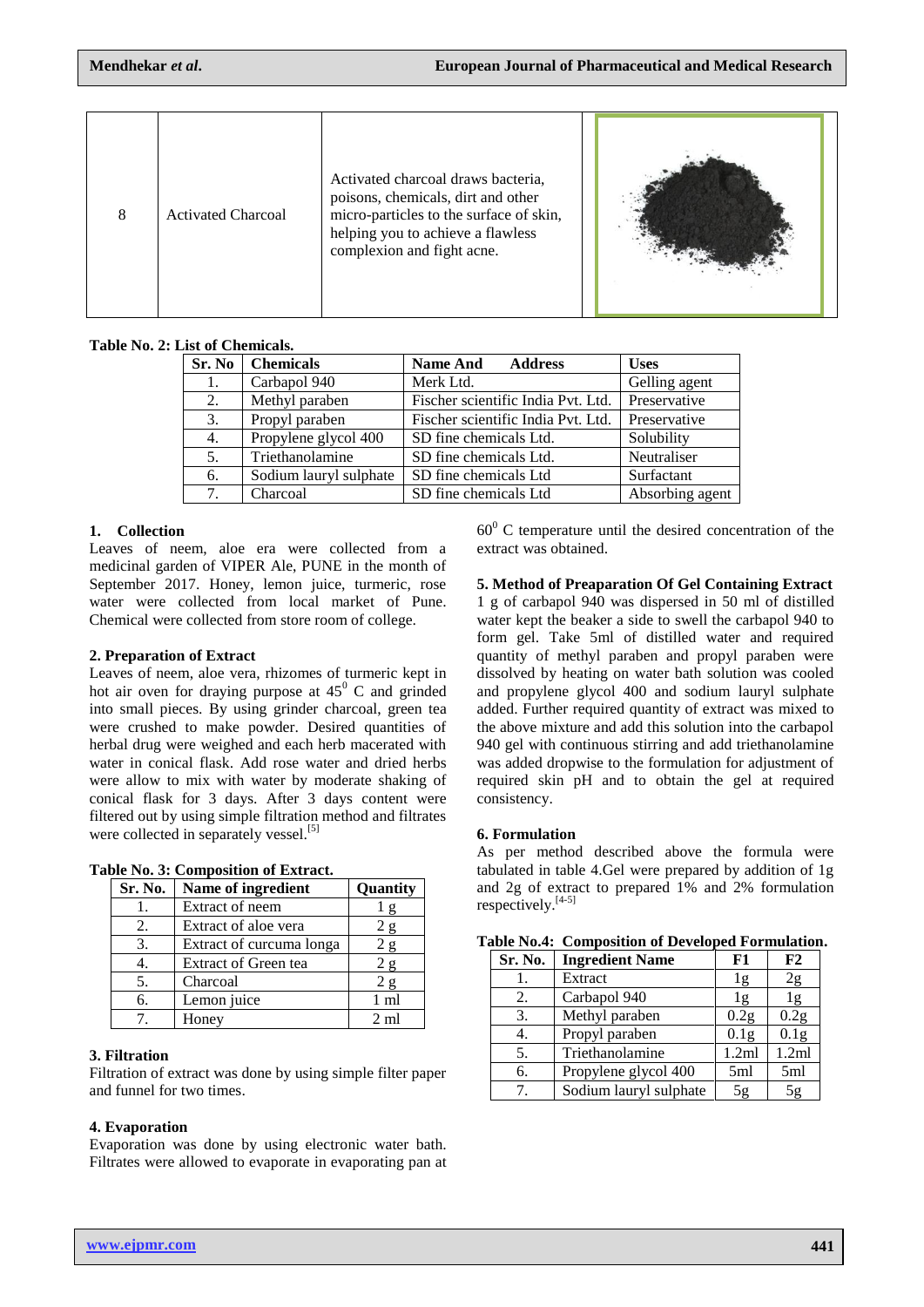### **7. Marketed Formulation**

Patanjali neem lemon aloe era face wash.

### **8. Evaluation Parameters**

#### **A. Physical Evaluation**

Physical parameters such as colour, consistency were checked manually.

### **B. Washability**

The product was applied on hand was observed under running water.

## **C. pH**

pH of 1% aqueous solution of the formulation was measured by using a calibrated digital pH meter at constant temperature.<sup>[6]</sup>

## **D. Spreadability**

500mg of the cream was sandwiched between 2 slides. A weight of 100gm was placed on upper slide. The weight was removed and extra formulation was scrapped off. The lower slide was fixed on board of apparatus and upper slide was fixed with non flexible string on which 20g load was applied. Time taken by upper slide to slip off was noted down. [7]

## **E. Extrudabilty**

The gel formulation were filled in standard capped collapsible aluminium tubes and sealed by crimping to the end. The weight of tubes were recorded and the tubes were placed between two glass slides and were clamped. 500gm was placed over the slides and then the cap was removed. The amount of extruded gel was collected and weighed. The percent of extruded gel calculated as

1. When it is greater than 90% then extrudability is excellent.

2. When it is greater than 80% then extrudability is good.

3. When it is 70% then extrudability is fair. [8]

#### **F. Irritancy Test**

The cream was applied on left hand dorsal side surface of 1sq.cm and observed in equal intervals upto 24hrs for irritancy, redness and edema.<sup>[9]</sup>

#### **RESULT AND DISCUSSION**

The result of evaluation are displayed in table no. 5. Formulation was yellowish green in colour where as marketed formulation was black in colour formulation F1, F2 was found to have semisolid consistency. All formulations were found homogenous easily washable. All the formulation has slightly alkaline pH which was compatible with skin physiology.

| <b>Table No.5: Evaluation Parameter.</b> |  |  |
|------------------------------------------|--|--|
|                                          |  |  |

| <b>Formulation</b><br><b>Batch</b> | Colour          | <b>Consistency</b> | Washability     | pH   | <b>Extrudability</b> | <b>Spreadability</b> | <b>Skin</b><br><b>Irritation</b> |
|------------------------------------|-----------------|--------------------|-----------------|------|----------------------|----------------------|----------------------------------|
| <b>Marketed</b>                    | <b>Black</b>    | Semisolid          | Easily Washable | 6.15 | Good                 | Good                 | No sign                          |
|                                    | Yellowish green | Semisolid          | Easily Washable | 6.30 | Good                 | Good                 | No sign                          |
| F2                                 | Yellowish green | Semisolid          | Easily Washable | 6.51 | Good                 | Good                 | No sign                          |

#### **CONCLUSION**

Herbal formulation share growing demand in the world market. It is very good attempt to establish the herbal face wash containing aqueous extracts of neem leaves, turmeric rhizomes, aloe vera, green tea. The plant have been reported in literature having good antimicrobial, anti-inflammatory, refreshing activity, cleansing agent, dirt absorbent and anti-oxidant. F1 and F2 formulation

are prepared by using varied concentration of extract prepared formulation (F1 and F2) where evaluated for various parameters like colour, appearance, consistency, wash ability, pH and Spreadability, Extrudabilty, skin irritation and compared with marketed formulation. After evaluation study show that both formulation gives good affect as marketed formulation and neither show any side effect or skin irritation.



**Fig. No.1,2 And 3: Polyherbal Gel Formulation.**